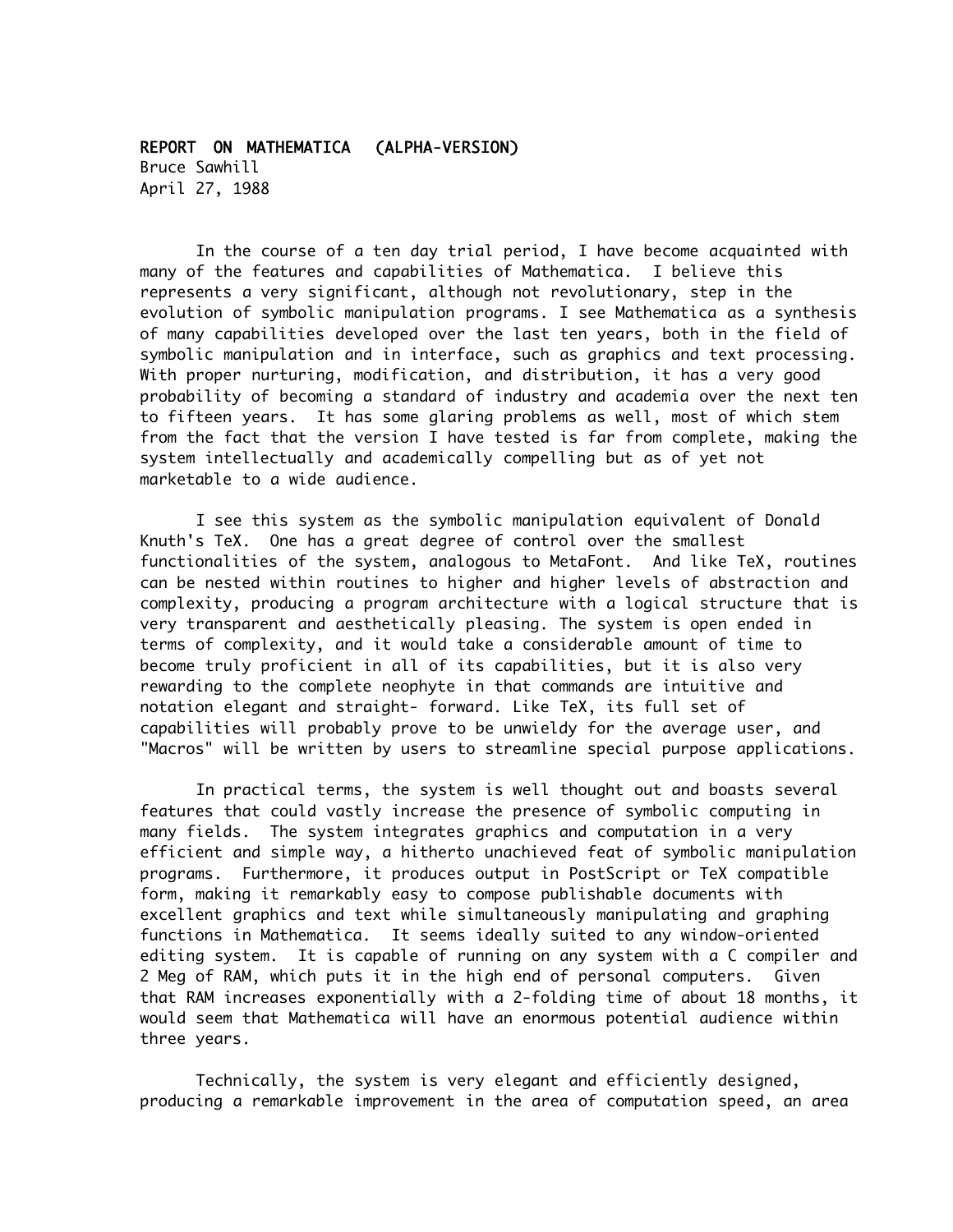that has traditionally plagued older symbolic manipulation programs such as REDUCE and MACSYMA. In many areas of functionality, Mathematica uses nested algorithms and decision trees to manipulate expressions rather than browsing through enormous look-up tables, as was often the case with MACSYMA. This produces a system that runs much faster, but it also has the disadvantage, for instance, that there are many integrals that it cannot do that MACSYMA could do. Mathematica also has the capability of "dynamic programming", where look-up tables are created by recursive functions to vastly accelerate the evaluation time. It seems to me that this program is part of a natural evolution dictated by technology as it is designed to take full advantage of a large accessible RAM, something that was not so readily available in the late 70's when MACSYMA was being developed.

As a theoretical physicist evaluating the high-end capabilities of Mathematica, I found much to be pleased about and a few glaring shortfalls. Every sophisticated function in the CRC handbook is to be found, as well as some very useful routines such as one that approximates the contribution from the converging tail of an infinite series and a whole group of set theory commands. Mathematica will also be very useful in the scientific community because of its ability to produce output compatible with C and Fortran and to be able to call programs written in these languages from inside a Mathematica session. Integrating number-crunching, curve-fitting, and graphics would save a large amount of wasted time. On the negative side, Mathematica has no capability whatsoever to solve differential equations, a very essential capability of any symbolic manipulation system. This capability can certainly be added to a level never before attained, but it constitutes a large amount of work to do it thoroughly, probably on the order of a manyear.

The system as it stands now is very definitely preliminary. When operating in a server mode, there does not seem to be any error checking, so small glitches such as cable noise can cause the whole session to crash. When it becomes necessary to abort a long calculation, one is often not returned to the top level, hence requiring the starting of a new session. This is particularly irritating when one has defined alot of functions and functional relations, as they are consequently lost. A combination advantage/disadvantage of the system is the handling of formal infinities. It is possible to calculate integrals with infinity as a limit or infinity as a result. Unfortunately, the implementation of this is not consistent, as there exist some integrals which should give well defined finite answers and instead give "Indeterminate". It seems strange to me that the effort was made to include the notion of real and complex infinity, but that this effort was not continued to include aspects of complex analysis.

The main facility of immediate use for CAD is the integration of functional manipulation and 3-D graphics, making it very easy to produce and view structures in 3-space. It would be possible to create a very powerful tool for manipulating graphic objects by combining Mathematia's graphics